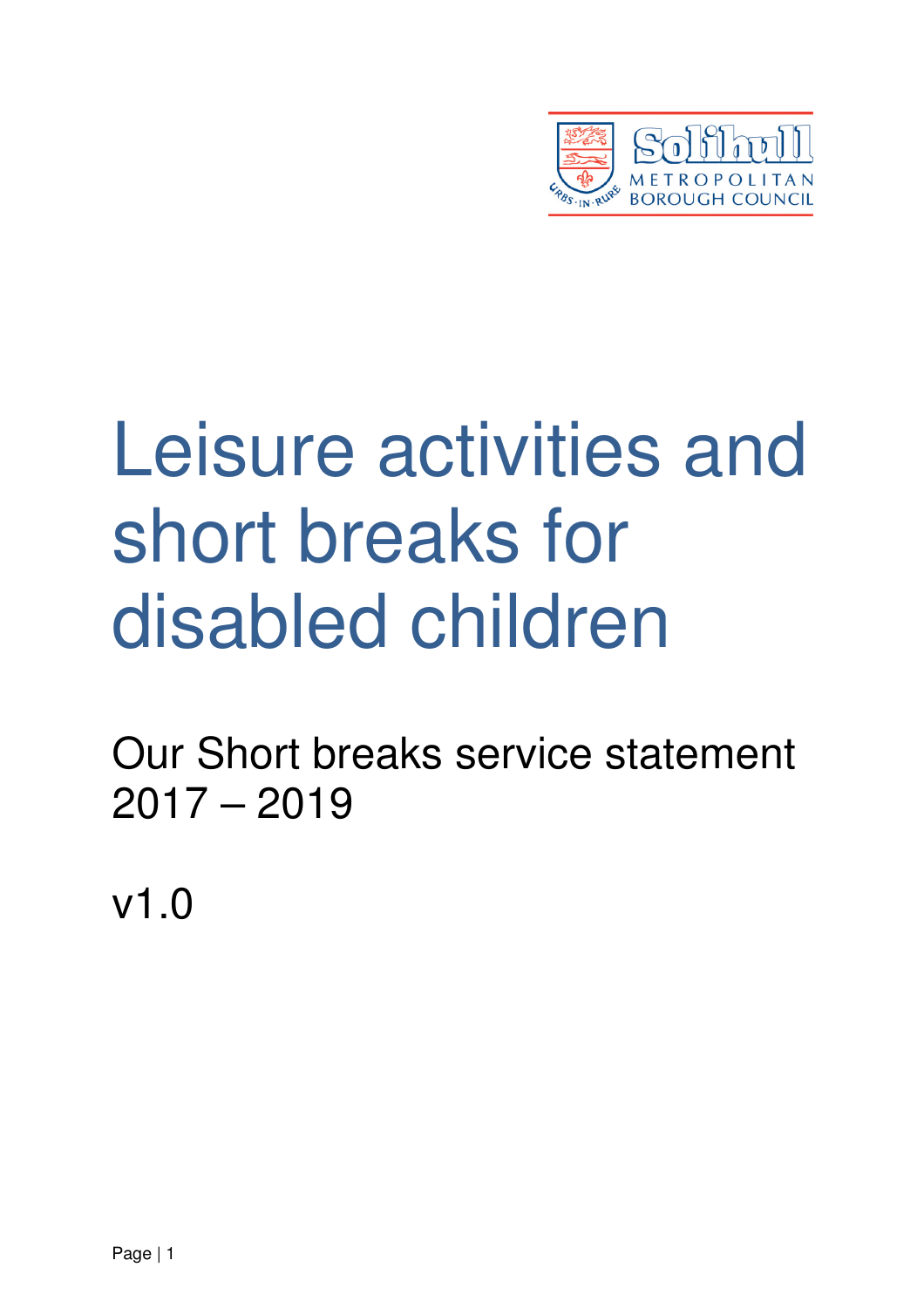## **For parents and carers of children and young people with disabilities**

Dear Parents and Carers

This document sets out the leisure activities and short breaks offered by Solihull Council to children and young people with a disability. The term "short breaks" is explained in Section 1.

This document tells you about the range of services available, how to access them and how we consult with parents/carers and children and young people. It also gives you a bit of background about our legal requirements.

We have also included useful links and other information in this statement, as we know that families with children and young people with a disability want information about other services, activities and groups; not just council-funded "short breaks".

We hope you find this document useful and easy to understand. We would welcome your feedback, comments and ideas in relation to "short breaks" and other services your family uses, please contact the Children's Commissioning Team by email childrenscommissioning@solihull.gov.uk

You can find further information about services across the borough for children and young people with disabilities through the council's Local Offer, on the Activities and Events page on the Council's website or from the Family Information Service.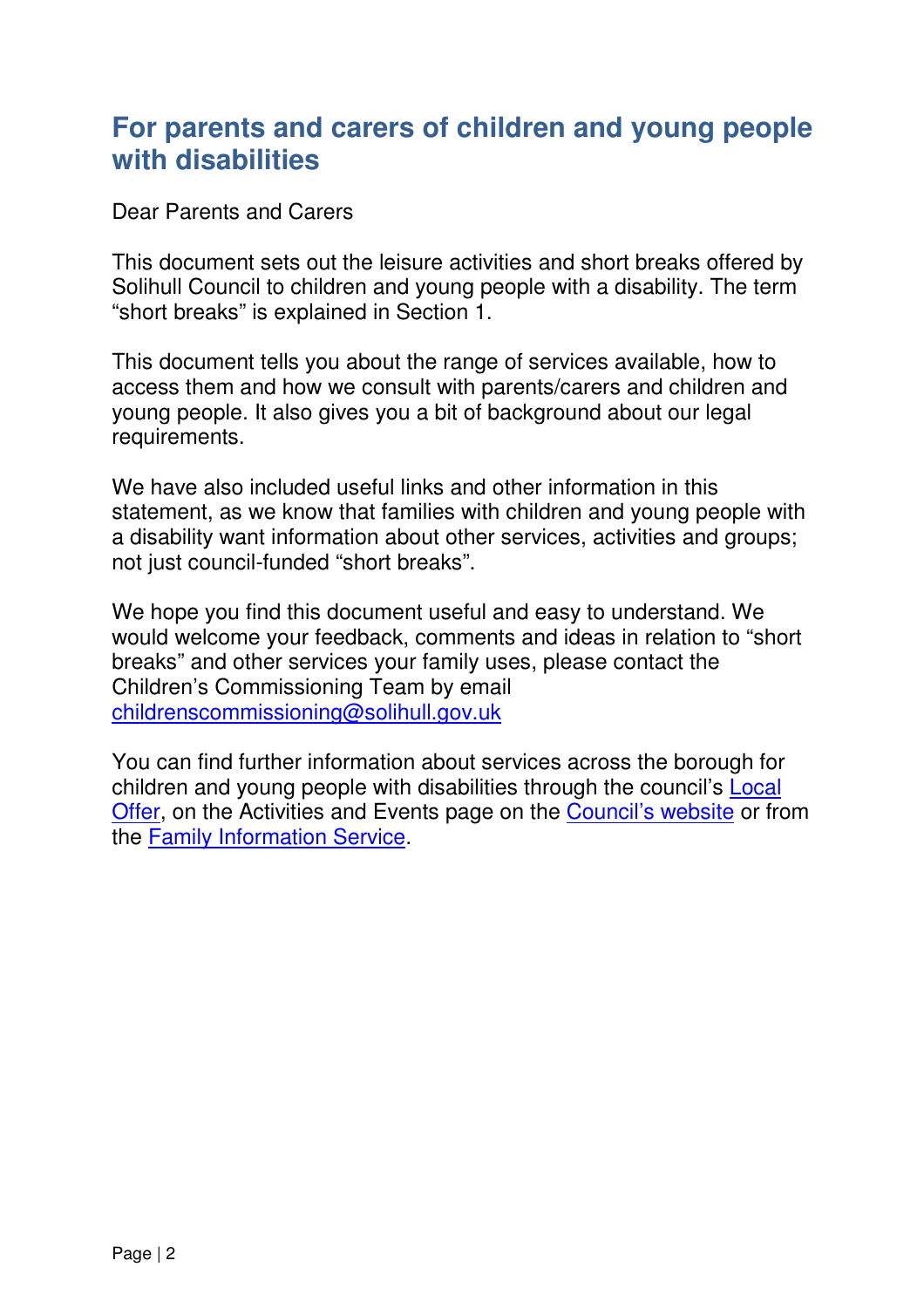# **Contents**

| What are the benefits of short breaks for children and young people with disabilities?  4 |  |
|-------------------------------------------------------------------------------------------|--|
| What are the benefits of short breaks for parents and carers of children and young people |  |
|                                                                                           |  |
|                                                                                           |  |
|                                                                                           |  |
|                                                                                           |  |
|                                                                                           |  |
|                                                                                           |  |
|                                                                                           |  |
|                                                                                           |  |
| Section 3 – How do we consult with families regarding short breaks? 10                    |  |
| Section 4 – How do we consult with children and young people with disabilities? 10        |  |
|                                                                                           |  |
|                                                                                           |  |
|                                                                                           |  |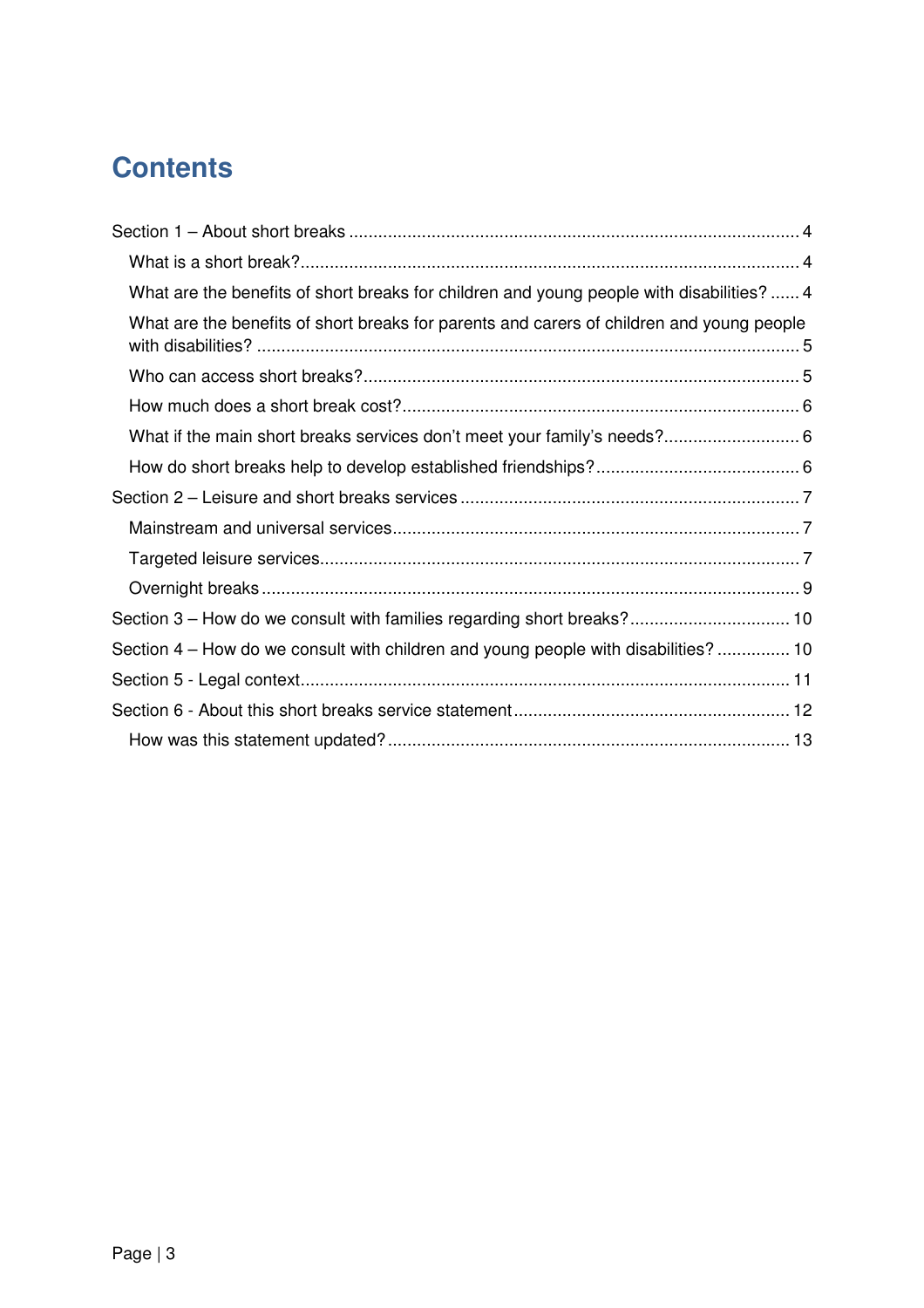# **Section 1 – About short breaks**

## **What is a short break?**

In everyday-speak a "short break" means:

- "getting away from it all",
- "a change of scene",
- "a break from the norm", and
- "a chance to recharge your batteries".

When we talk about short breaks we hope that generally they will result in all of these things listed as bullet points.

We recognise that all families are different, but have heard from many parents and carers of children and young people with a disability that having a child with additional needs is often all-encompassing and means that they miss out on opportunities to pursue their own interests, time to themselves, or time to spend time with other family members.

And for children and young people with disabilities, they are often unable to access mainstream leisure and social activities because of their disability, despite vast improvements to accessibility. This means that they miss out on the opportunities to have fun, develop friendships and spend time away from their parents/carers.

### **Short breaks are therefore leisure opportunities for disabled children which gives their parent/carer a break from their caring responsibility.**

Short breaks are intended to have positive benefits for both children and young people with a disability and their parents/carers.

### **What are the benefits of short breaks for children and young people with disabilities?**

Short breaks provide fun, leisure and social activities for children and young people with disabilities outside of the school day. Short breaks enable them to:

- Spend time away from their parents/carers and other family members
- Relax and have fun with their friends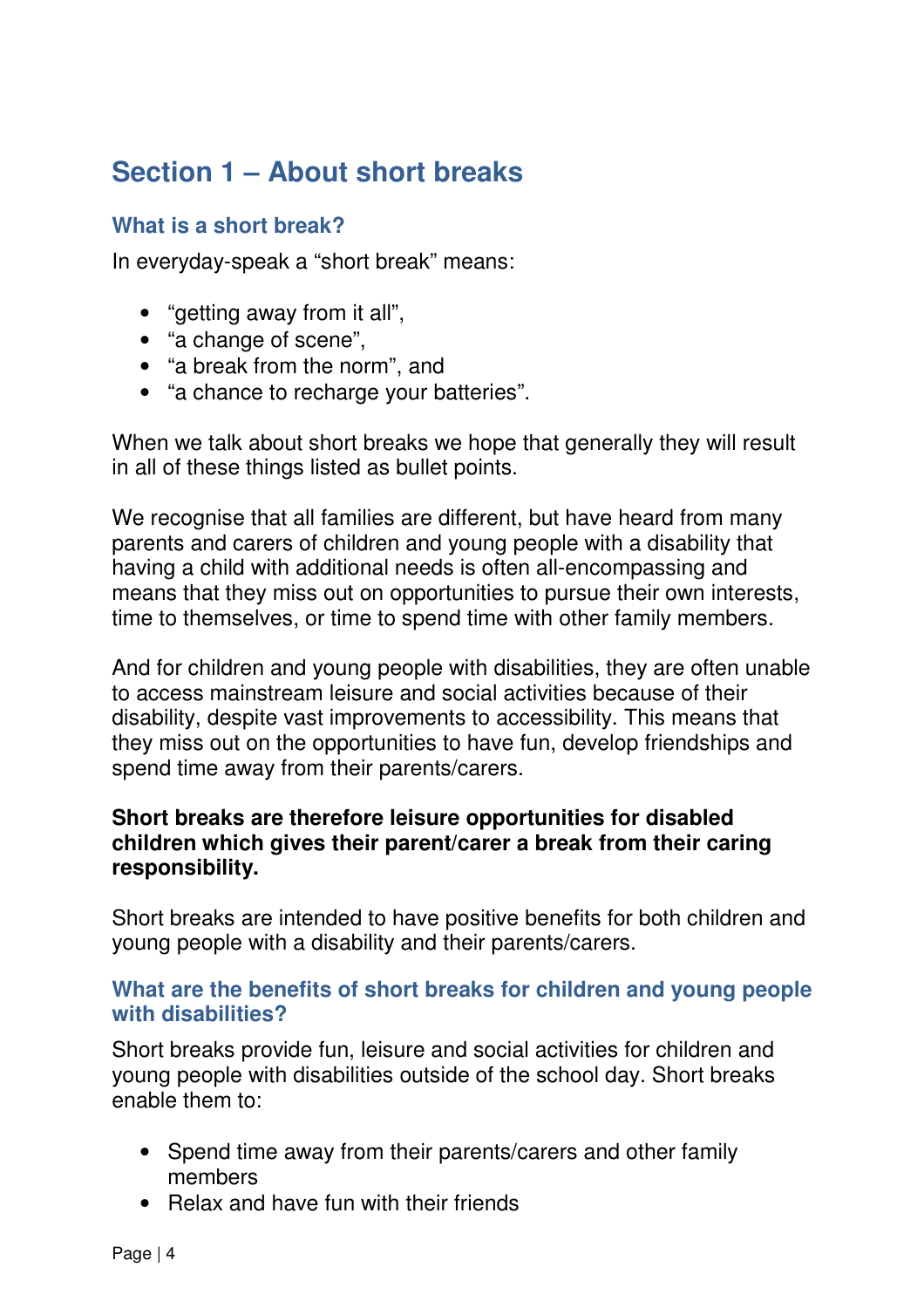- Develop new friendships
- Develop their independence and try new experiences; giving them opportunities to increase their confidence and learn new skills, within an environment where they can enjoy themselves.

## **What are the benefits of short breaks for parents and carers of children and young people with disabilities?**

Short breaks allow parents to:

- Have a break from their caring responsibilities
- Rest and unwind
- Spend time with other members of their family (including meeting the individual needs of other children in the family)
- Undertake education, training or a regular leisure activity
- Carry out day to day tasks which they need to perform in order to run their household

We recognise that having a break from caring responsibilities reinforces the long-term resilience of families to continue to care for disabled children.

Most of our funded short breaks services involve the child or young person taking part in an activity without their parent or carer present. We recognise however, that for some families that type of short break isn't feasible and isn't the most effective form of short break; instead a short break for the family away from the home and the general routine of family life may be more desirable. We still have some work to do to improve what's available to meet families' needs for this kind of short break.

## **Who can access short breaks?**

Children and young people will be eligible for a funded short breaks service when they are:

Aged 0-19, (and up to 25 years in some circumstances) with a disability or disabilities **and** 

Are resident or attending school in Solihull with:

- A current Statement of SEN
- A current Learning Disabilities Assessment
- A current Education, Health and Care Plan or being assessed for an Education, Health and Care Plan

**Or are:** 

• receiving Disability Living Allowance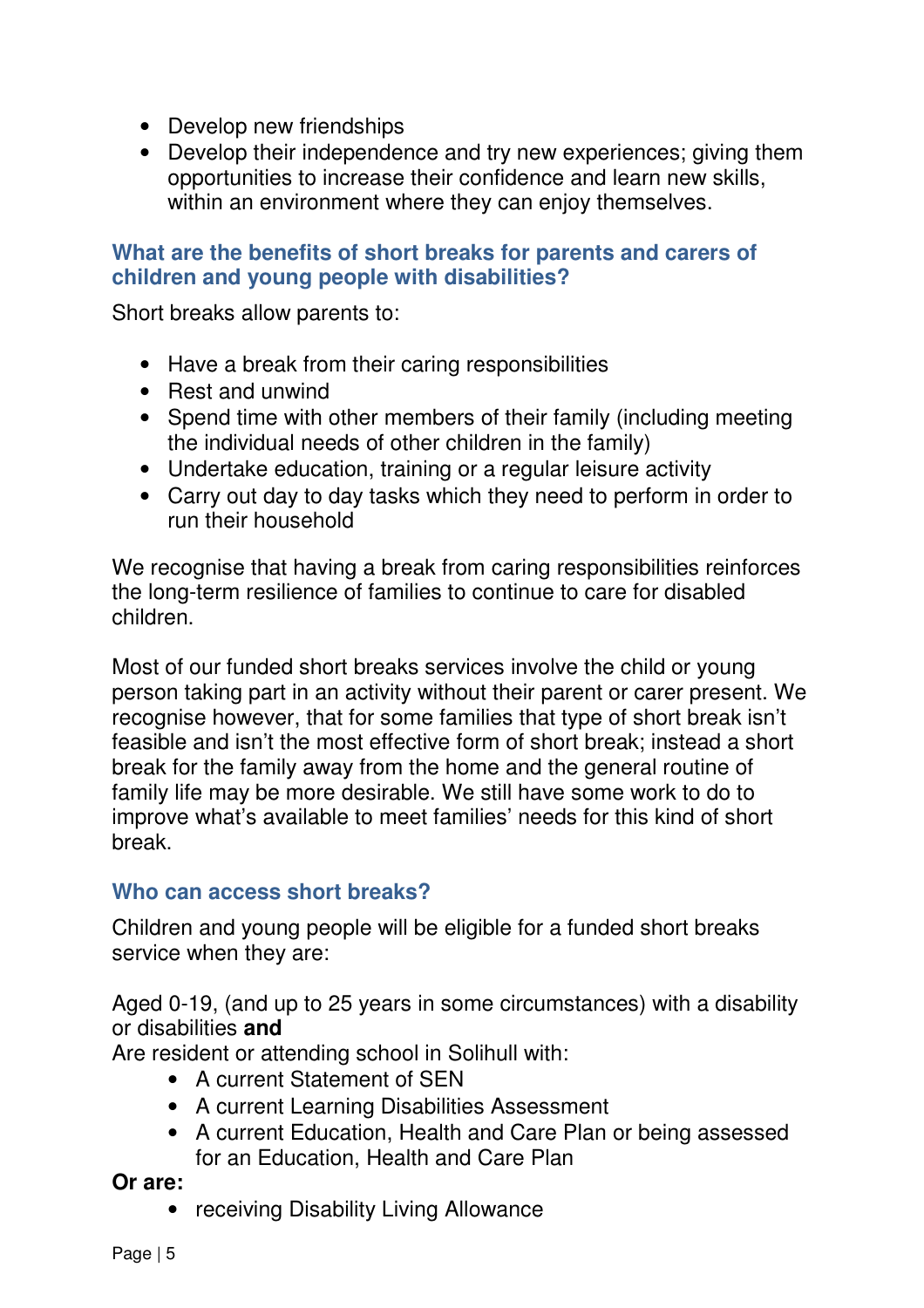• Looked after by and the responsibility of Solihull Council (regardless of where they are placed)

Eligibility for services related to a health need is dependent on registration with a Solihull GP surgery.

## **How much does a short break cost?**

The cost of a short break should be either equivalent to or less than the cost of a similar activity available for young people without a disability. Parents/carers have told us that this is important. In the main the vast majority of parents/carers were happy to contribute towards the cost of an activity, rather than expecting it all to be paid for by the Council.

Specific costs of activities are detailed in Section 2 – some of these within the websites linked to

## **What if the main short breaks services don't meet your family's needs?**

If families want to have a short break that is not provided for under the Council's contracts they may be able to choose to have a personal budget which can be taken as a direct payment instead of social care arranging the short break. They can then choose what service to buy from community or specialist providers directly. Children and young people will need to be in receipt of a service from social care or have an Education Health and Care Plan to be able to have a personal budget. A personal budget ensures that you have choice and control over the best way to meet the needs of your child and your family. This can include employing a personal assistant to help you have an overnight short break or to be used to pay for your child to take part in activities that aren't included as part of our main short breaks contracts.

More information about personal budgets (including how to request one) is available through our Personal Budgets factsheet.

## **How do short breaks help to develop established friendships?**

Within Solihull we support The Children Society's "Friendship for All" concept of friendship-inclusive short breaks and have built this into our main short breaks activities arrangements. This enables children and young people with a disability to access short breaks alongside a chosen friend<sup>1</sup> where this is feasible. Unfortunately due to the limitations of some

 $\overline{a}$ 

 $^{\rm 1}$  regardless of whether that chosen friend is entitled to short break funded services in their own right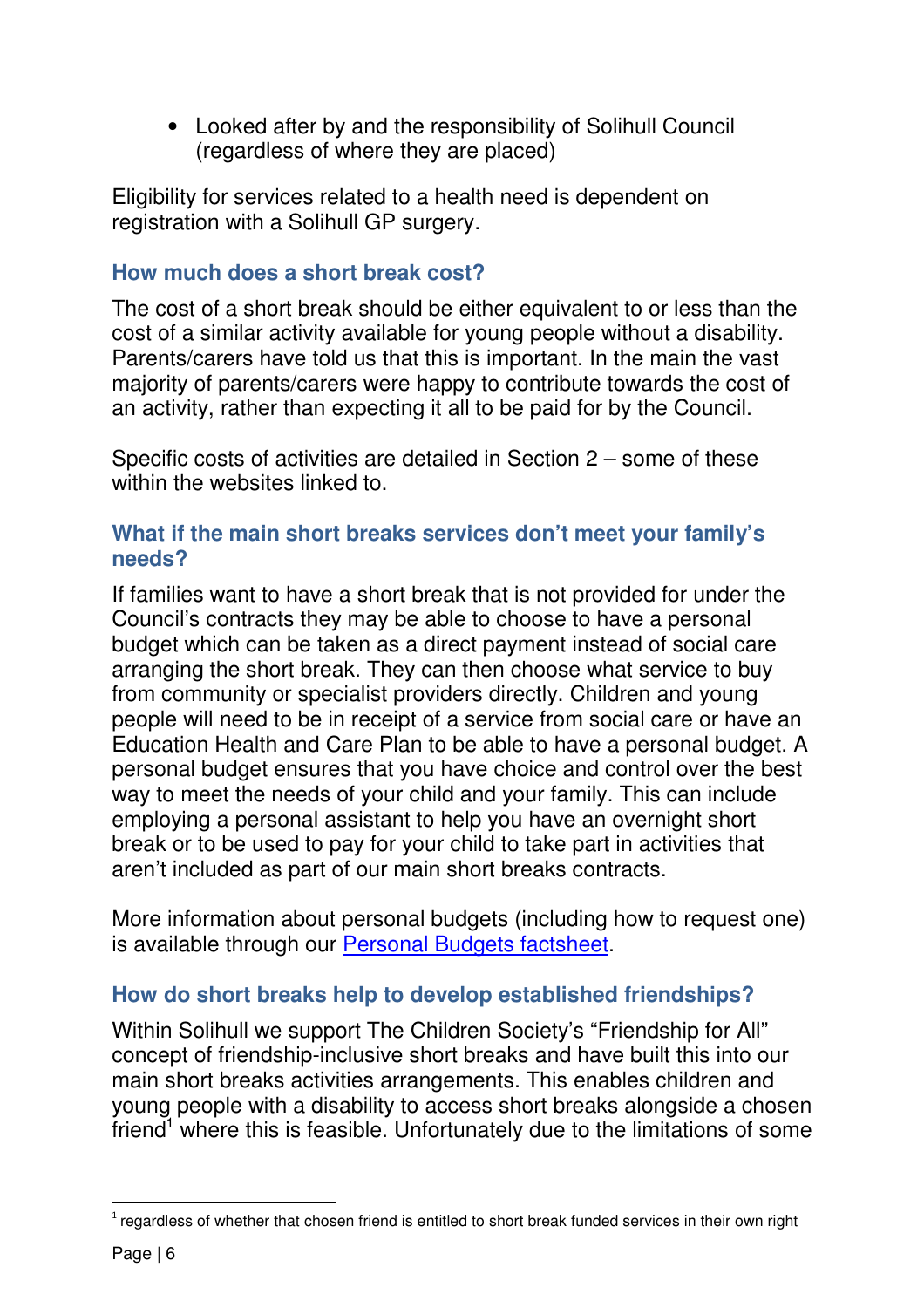of the projects this is not practical or possible in every instance but every case will be considered and incorporated where possible.

## **Section 2 – Leisure and short breaks services**

#### **Mainstream and universal services**

These are services provided to all children and young people and their families, like youth clubs and leisure centre activities.

The Council has used short breaks funding to improve the accessibility of mainstream leisure provision to enable families to enjoy activities together. This has included part-funding the Changing Places accessible toilets at Chelmsley Wood shopping centre, Touchwood shopping centre in Solihull town centre and The Core (Theatre, Arts, Library complex) in Solihull town centre (further information about Changing Places toilets is available from http://changing-places.org/)

Extra support is also available from SoLO to enable children and young people with more complex needs to access mainstream services, for example performing arts groups, or uniformed groups (e.g. Scouts). The extra support will sometimes only be required on a temporary basis, as one of the aims of is to support the activity provider to be skilled and confident to continue to support the child/young person to attend without on-going extra support (unless this is still necessary).

### **Targeted leisure services**

These are services set up for children and young people who need additional support or who may need activities or groups tailored. There are lots of activities, facilities and clubs available for people with disabilities in Solihull.

Information about groups and activities that are aimed at children and young people with disabilities are included on the Family Information Service Directory, available on the Local Offer.

Many sports/physical activities are supported by the Council's Solihull Active team. Usually no booking is required to take part. See http://www.solihullactive.co.uk/solihull-active-team/disabilitysport for upto-date information. The latest Disability Activities leaflet available on that website outlines access information for both of the leisure centres in the borough.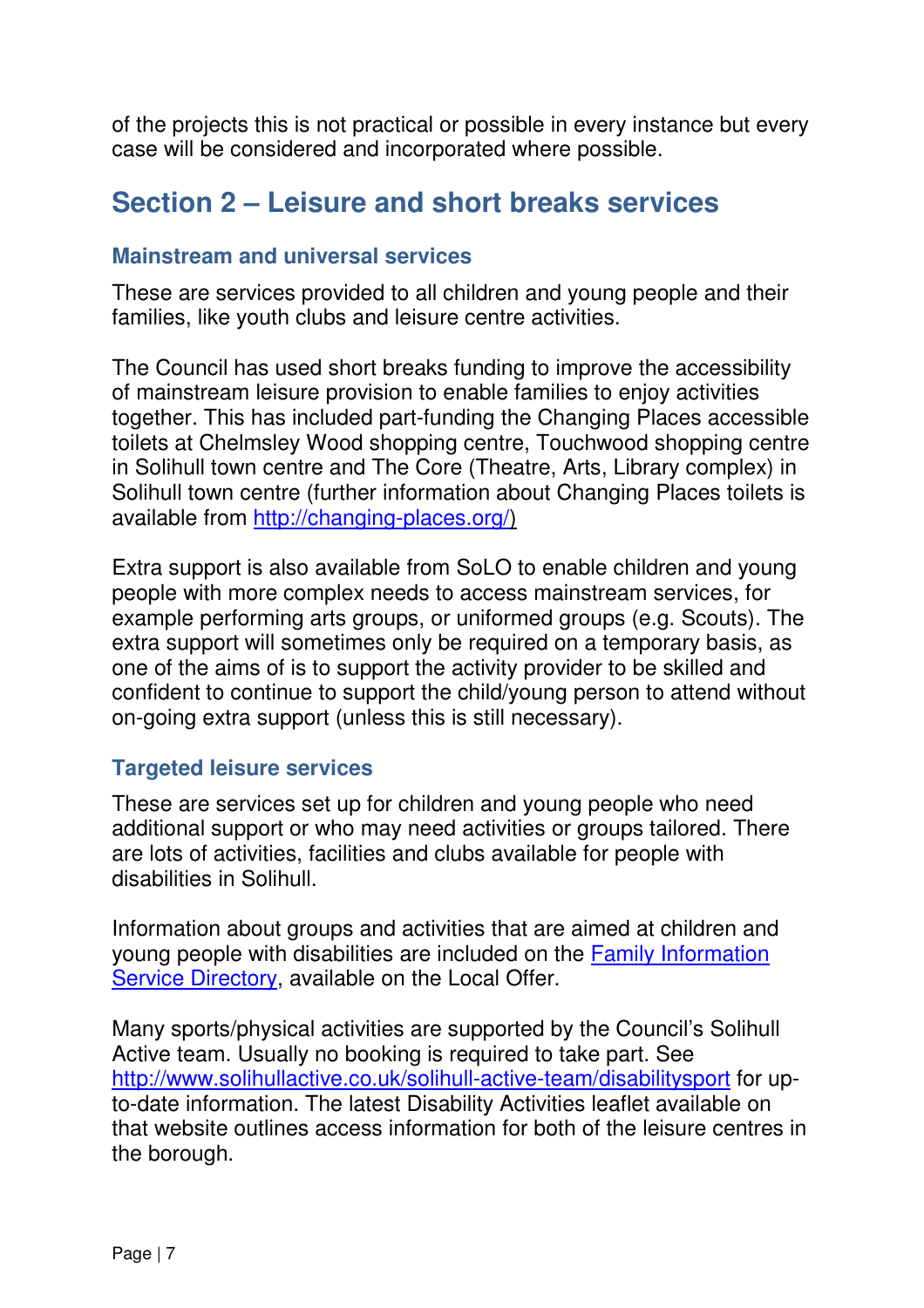The Council subsidises family swimming sessions on Sundays (during term time) at Reynalds Cross School. These are for families with a disabled child who are unable to use the public swimming pools at Tudor Grange Leisure Centre and North Solihull Sports Centre. If you'd like to attend these sessions contact Anna Roe (email s503aroe@reynaldscross.solihull.sch.uk or phone 0121 706 7279. There is no set charge to attend although families can make a voluntary contribution for the sessions - the suggested amount has been £5 for a family with 1 child or £7 for a family with 2+children.

Wheels for All is available for families who want to experience cycling together in a safe environment, see http://www.solihullactive.co.uk/solihull-active-team/Solihullwheelsforall for more information, including how to access the service.

## **Specialist short breaks activity services**

The majority of our short breaks activities are delivered by SoLO (SoLO Life Opportunities). The opportunities currently available are on their website (http://www.solihullsolo.org/childrens-services/). There are a range of activities available after school, at weekends and during the school holidays. Individual support to access mainstream and universal activities/venues, as mentioned above, is also available. SoLO support children (from Year 1 - age 5 upwards), young people and adults through the provision of a range of different projects.

All Solihull resident children who meet the eligibility criteria in Section 1 can access the subsidised provision, along with children who attend a Solihull school. Providing your child meets the criteria you can contact SoLO directly by email info@solihullsolo.org or phone 0121 779 3865.

The Council contributes towards the cost of many SoLO activities which means that those activities can then be offered to families at a fair and subsidised rate. The family contribution rate set by those service providers is agreed with parents, carers and the Council. The costs of SoLO activities vary depending on the activity, e.g. £5 for Musical Youth, £2.50 for Forest Oak after school club, £16.50 for holiday sessions (£19.50 if it involves a trip out).

Where space is available children from outside the Solihull area can access the activities at a reasonable unsubsidised rate. Adults (including young people aged over 18) are able to access SoLO adults' activities using a personal budget.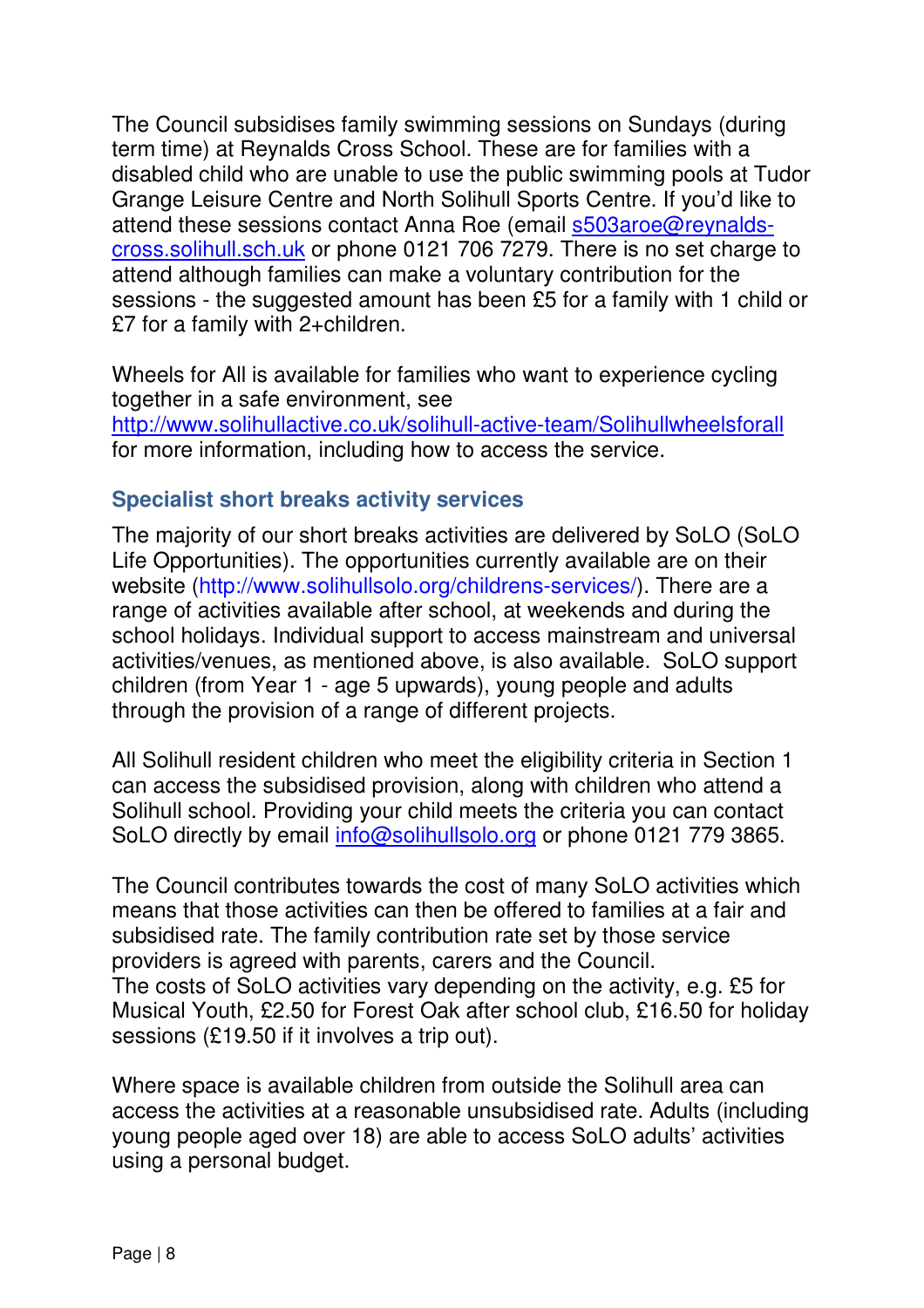## **Overnight breaks**

Overnight breaks are for families that need a longer break where the child or young person spends the night away from home, or in some cases receives overnight care in their own home. Families may choose a personal budget and use this to employ a personal assistant who could support them to take their child away on a family break. To access this service a social work or health assessment is required.

Overnight short breaks are provided in a number of ways:

- Residential short breaks overnight breaks with other disabled children and young people in a residential unit. A range of providers are available, depending on what families choose to meet the needs of their child or young person.
	- o Lyndon House caters for children aged 0-18 years that have a learning disability or mental health condition or challenging behaviours with additional physical health needs who are registered with a Solihull GP.
	- o Shirley House caters for adults from 18 years old with a learning disability and complex health needs or challenging behaviour.
	- o The Norman Laud Association provides overnight and daytime short breaks for children up to 18 with profound learning difficulties and complex physical and health care needs.
	- o Acorns Hospice provides overnight and daytime breaks for children with life limiting conditions.
	- o Zoe's Place Hospice provides palliative, respite and end-oflife care to babies and infants aged from birth to five years suffering from life-limiting or life-threatening conditions.
- Overnight short breaks in the child or young person's own home (this would generally be through a personal budget)
- Family Links Service provides family based care through shortterm foster carers who look after disabled children and young people in the carer's own home. This is usually for one weekend a month, but the amount of support depends on the needs of each individual child or young person and their family circumstances. We currently have a contract with one contract carer and a number of ad hoc carers to provide this service.
- For those who are assessed as requiring overnight short breaks, this is usually fully funded.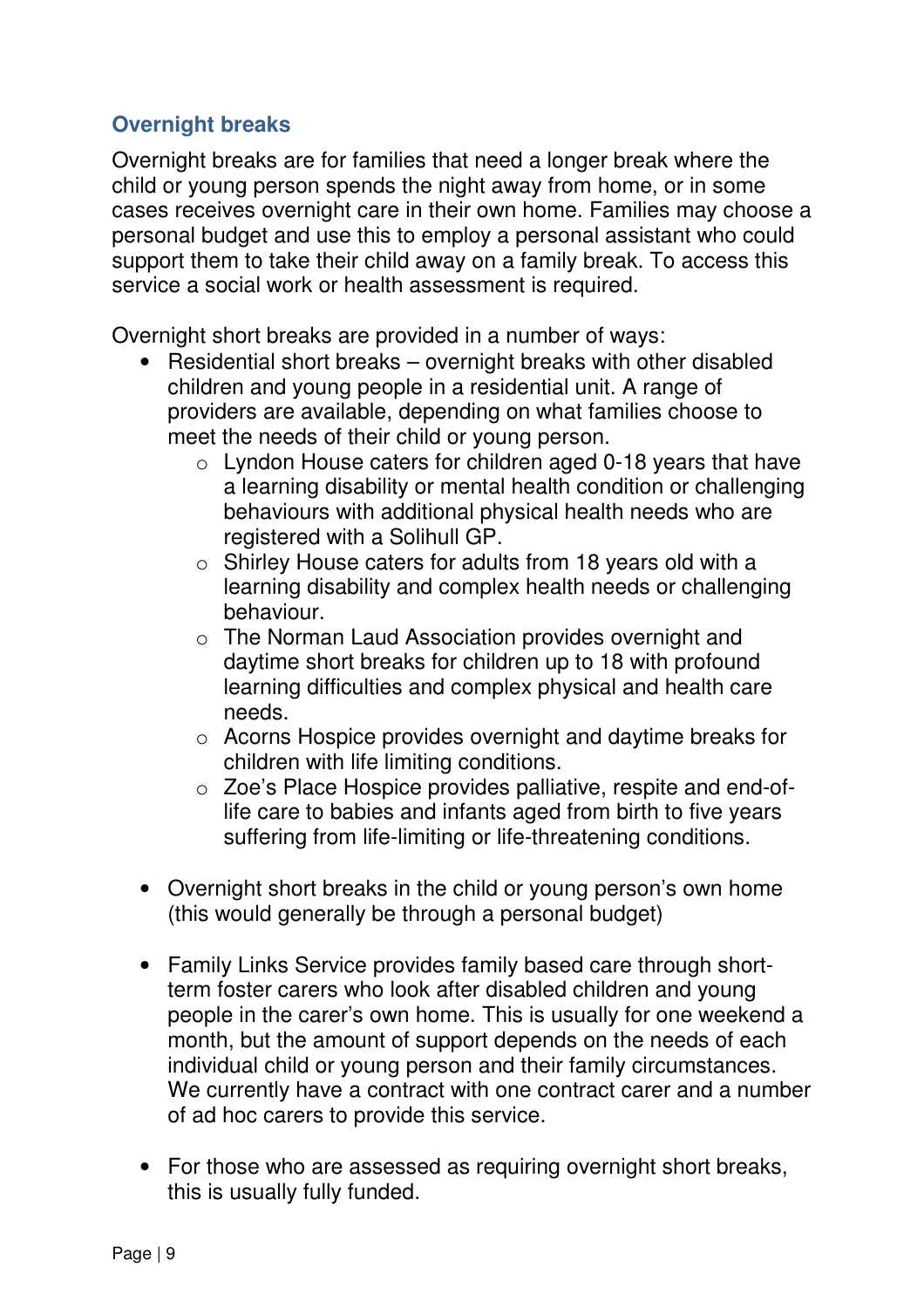## **Section 3 – How do we consult with families regarding short breaks?**

When reviewing our provision of short breaks activities we designed a survey in conjunction with parents, this ran for two weeks in December 2014. We had a good response with 73 parents replying to the online questionnaire.

Parent representatives were also involved in developing the service specification and evaluating the tenders submitted by potential service providers.

We amended the way that we deliver short breaks activities as a result of this questionnaire – for example making more activities available during schools holidays and weekends. Parents also told us that they would like a mix between specialist subsidised activities and the ability to have some funding for more individualised activities.

As part of our contract with SoLO to provide short breaks activities the Council will undertake a satisfaction survey for parents and carers every 6 months. This is so we can ensure that needs are being met and work with SoLO to review service provision if this is not the case. The first of these satisfaction surveys took place in September 2016, and the results were overwhelmingly positive, with almost all of the respondents saying that overall they were satisfied with the service. The next parent/carer satisfaction survey will take place in March 2017.

## **Section 4 – How do we consult with children and young people with disabilities?**

Short breaks providers are tasked with obtaining feedback from children and young people about the service they receive. They must ensure feedback can be given in confidence and anonymously. A range of communication methods are used to ensure that all children and young people can express their views, however complex their needs.

To inform our review of short breaks activities consultation took place with children and young people from our four special schools. This showed that young people take part in a range of activities and identified some issues around which activities young people would like (more) support for and appropriate transport to access them. This included wanting more people to help, more after school activities, more arts and drama activities, workshops to help understand difficult topics, more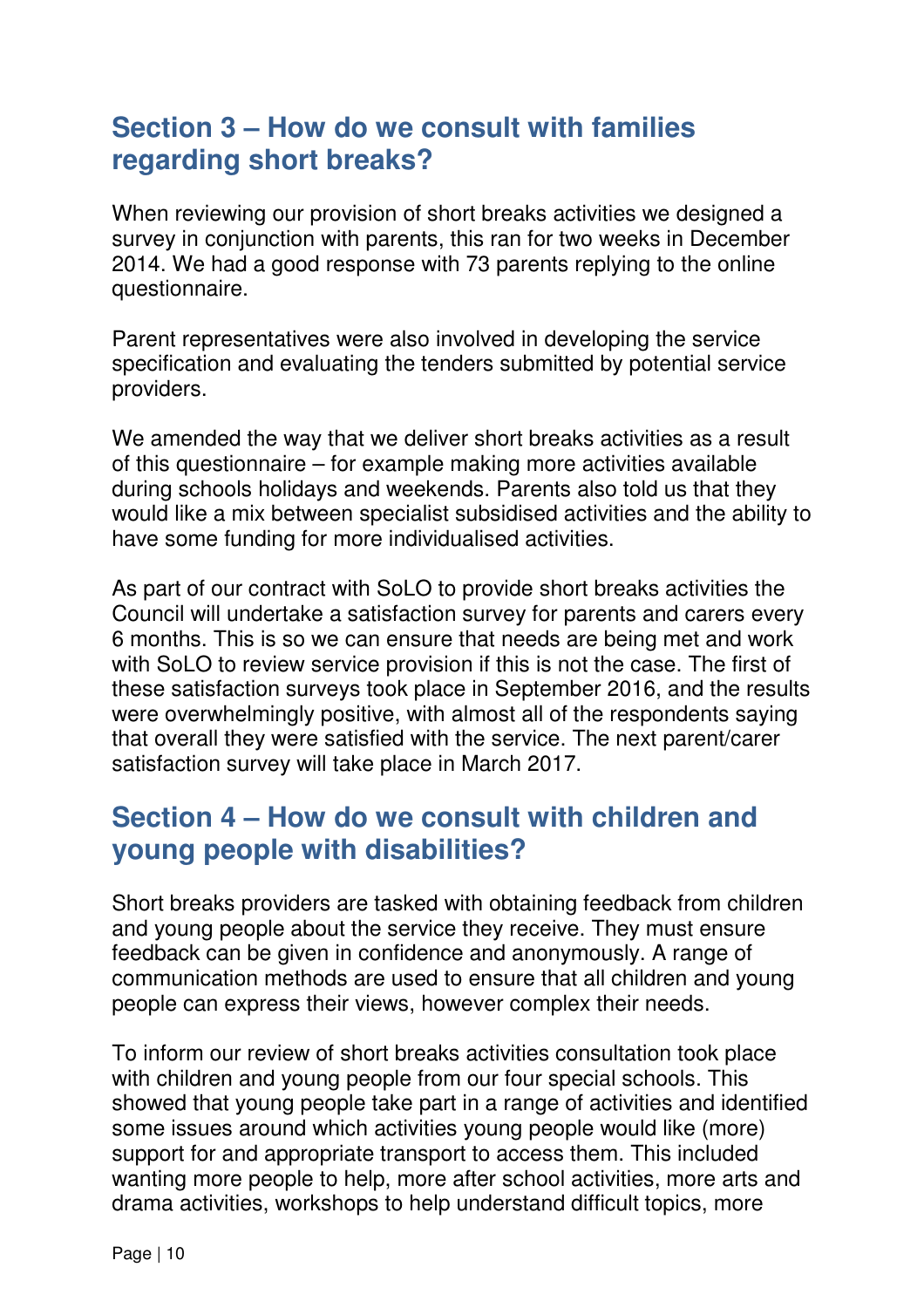youth clubs; as well as specific activities to increase independence. We took these comments on board when rewriting the service specification for the short breaks activities service.

## **Section 5 - Legal context**

The Breaks for Carers of Disabled Children Regulations 2011 and accompanying Department for Education Advice for Local Authorities provide details of how local authorities must provide breaks from caring for carers of disabled children.

In summary, the regulations require local authorities to:

- ensure that, when making short break provision, they have regard to the needs of different types of carers, not just those who would be unable to continue to provide care without a break;
- provide a range of breaks, as appropriate, during the day, overnight, at weekends and during the school holidays; and
- provide parents with a short breaks services statement detailing the range of available breaks and any eligibility criteria attached to them.

The Department for Education summarises its advice as follows.

Local authorities **must:** 

- provide a range of short breaks services;
- give families the choice to access short breaks services using a direct payment
- publish a statement of their short breaks services on their website
- keep their short breaks statement under review;
- state in their short breaks service statement the range of short breaks services available, the criteria by which eligibility for services will be assessed, and how the range of services is designed to meet the needs of families with disabled children in their area;
- consult parents as part of the review of the statement;
- consider the legal implications of the eligibility criteria they apply to short breaks services; and
- not apply any eligibility criteria mechanistically without consideration of a particular family's needs.

Local authorities **should** ensure that:

• short breaks are reliable and regular to best meet families' needs;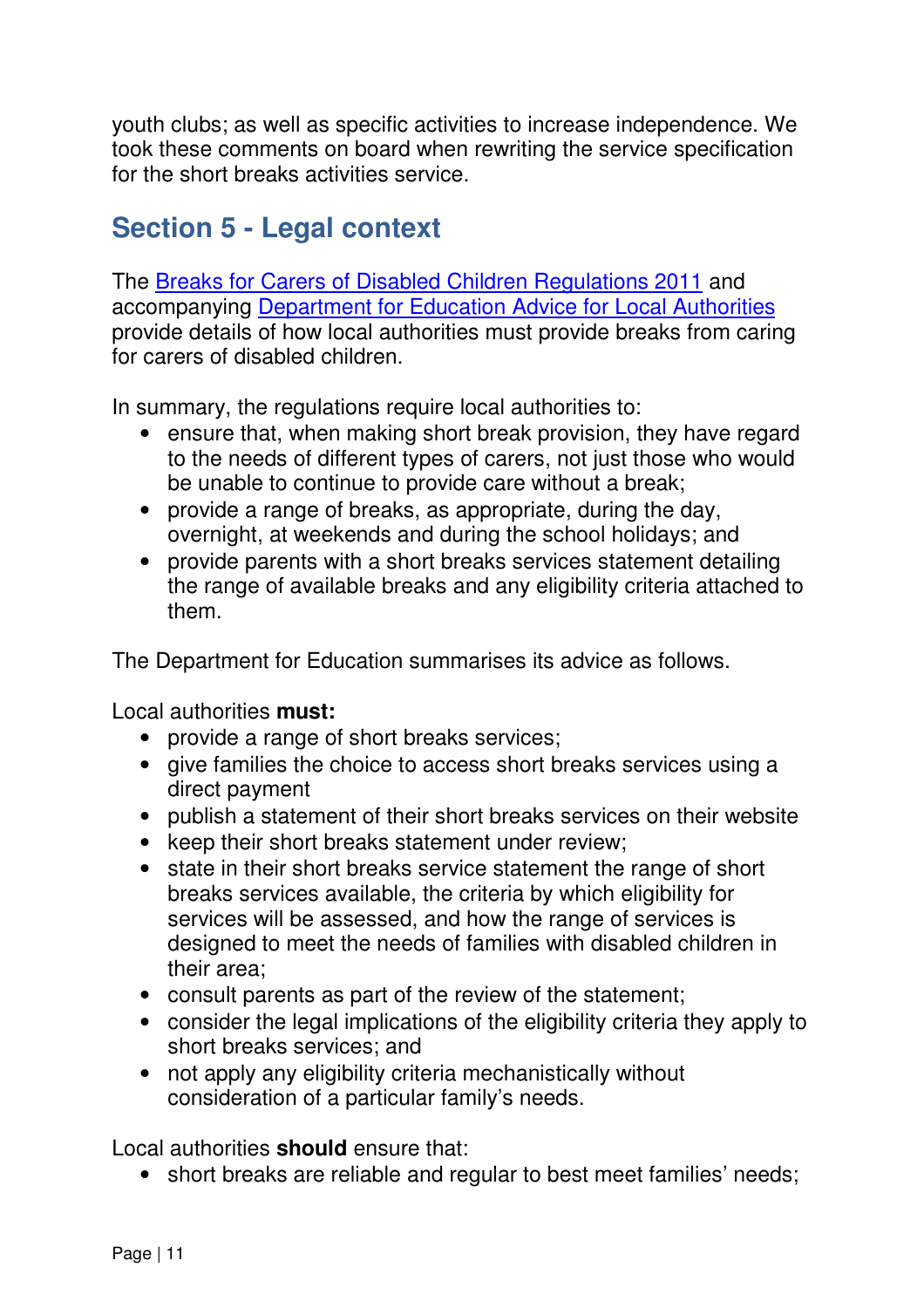- local authorities should try to reach groups of parents who may be more difficult to engage;
- parents are engaged in the design of local short breaks services;
- short breaks can build on and be offered by universal service providers;
- they are working in partnership with health services to understand the range of short breaks services in their area and to train the workforce;
- short breaks promote greater levels of confidence and competence for young people moving towards adult life;
- local authorities should ensure that those who use short breaks services have the chance to shape the development of those services; and
- they continue to develop their workforce in relation to short breaks services.

It is **good practice** for local authorities to ensure that:

- a "local offer" is considered in order to provide families with access to some short breaks services without any assessment;
- formal assessment of families' needs leads to a tailored package of services for them;
- in preparing the short breaks services they have thought about how best to share information about disabled children between agencies within existing data protection requirements;
- they have considered working together with partners to ensure strategic sign-off and shared accountability locally for the statement and the services it refers to; and
- commissioning is leading to more responsive short breaks services.

## **Section 6 - About this short breaks service statement**

This document is Solihull Council's Short Breaks Statement. It is intended to provide parents and carers with information about the short breaks services available in the borough, and outline how we are meeting our legal requirements.

We initially published a Short Breaks Statement in October 2011, which has had a number of updates. This version was updated during late-2016/early 2017, and published in February 2017 following engagement with parents and carers to ensure that it was easy to understand and meets their needs.